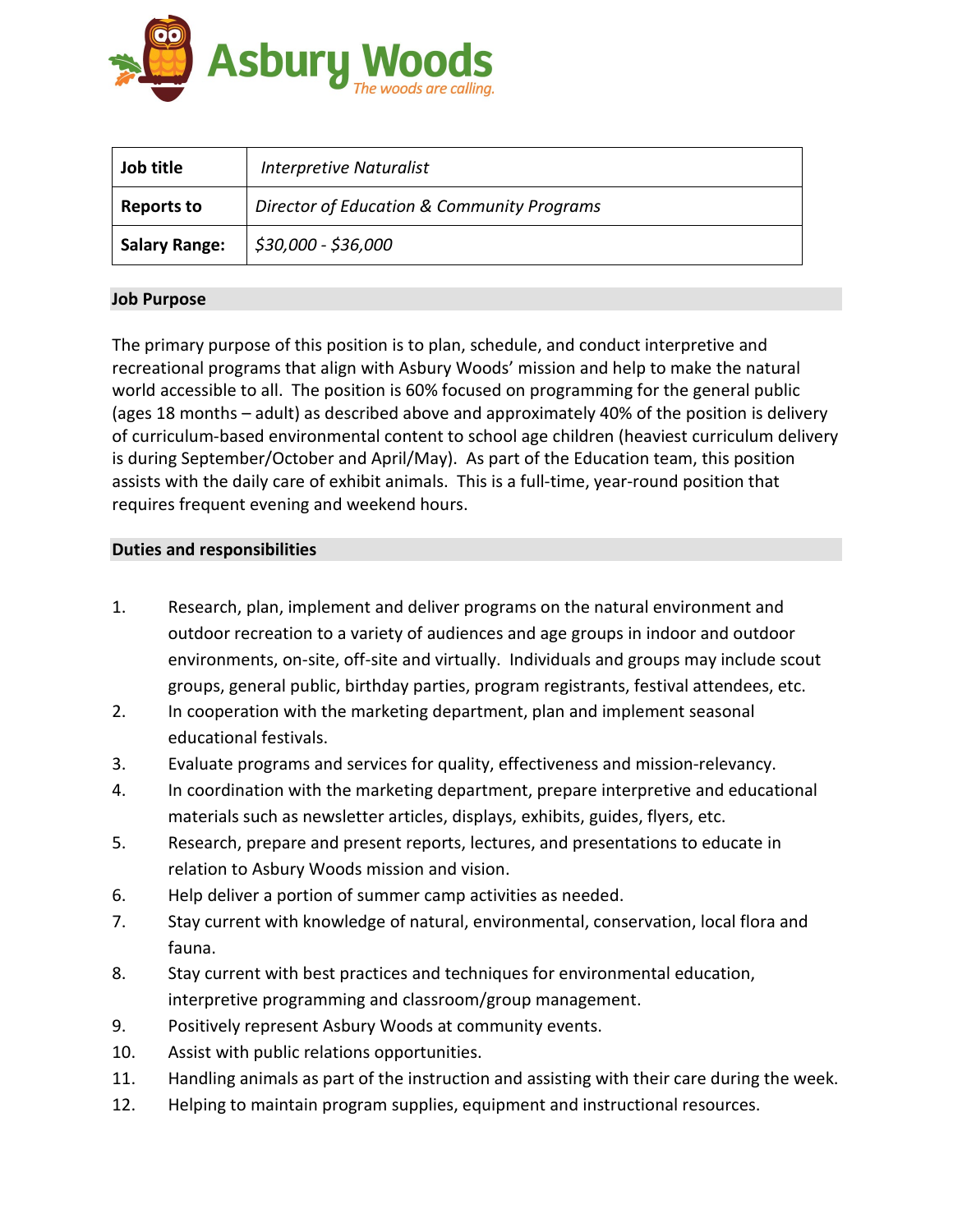- 13. Planning for participant safety during outdoor activities.
- 14. In coordination with the Director of Education, help prepare and track budgets.
- 15. Assist with organization-wide events as needed.
- 16. Assist as-needed with the delivery of curriculum-based programs to school groups.

# **Qualifications**

- 1. Bachelor degree in education, wildlife science, biology, natural sciences, environmental science or closely related field.
- 2. 2-3 years of experience developing, coordinating and presenting interpretive programs to a variety of ages.
- 3. Interest in the natural sciences, especially native plant and animal species.
- 4. Ability to conduct both formal presentations and mobile programs for groups.
- 5. Ability to lead programs for and interact with people of all ages.
- 6. Ability and willingness to handle a variety of animals includes mammals, snakes and other reptiles, amphibians and insects.
- 7. Knowledge and understanding of methods and principals of interpretation.
- 8. Excellent presentation, customer service and public relations skills.
- 9. Excellent oral and written communication skills.
- 10. Demonstrated creativity.
- 11. Demonstrated ability to be flexible and adapt as needed to changing circumstances, environments and audiences.
- 12. Proficient computer skills using MS Word, Excel, Outlook, and Internet.
- 13. Ability to work independently and as part of a team.
- 14. Availability for flexible work hours including evenings, weekends and holidays, as required.
- 15. Must possess current clearances required by PA law and an FBI background check for a position that requires direct contact with children.
- 16. A valid driver's license is required.

# **Working conditions**

This position has several special working conditions which include working outdoors in varied weather and working professionally with all members of the public, which includes people with disabilities. Security and background investigations required prior to start of employment.

AMERICANS WITH DISABILITIES ACT STATEMENT: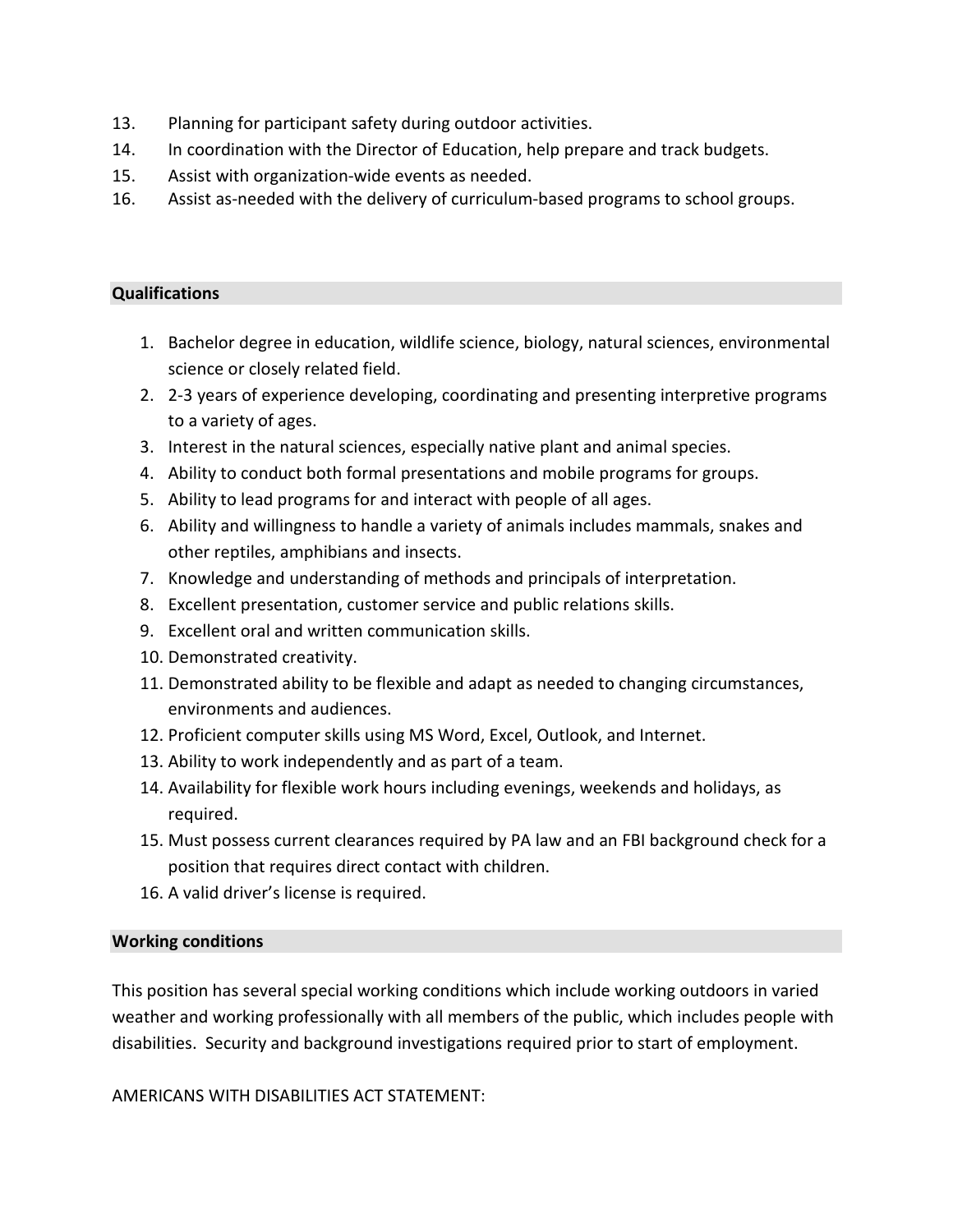External and internal applicants, as well as position incumbents who become disabled, must be able to perform the essential job functions of the Interpretive Naturalist position (listed within Position Specifications) either unaided or with the assistance of a reasonable accommodation to be determined by the organization on a case by case basis.

## **Position Specifications**

## **Physical demands**

- 1. Frequent walking throughout various buildings and trails, frequently on uneven surfaces.
- 2. Able to perform work-related tasks in various indoor and outdoor environments, yearround, in a variety of temperatures and weather conditions.
- 3. Frequent and repetitive use of a computer, including email and other input and retrieval.
- 4. Standing for extended periods of time.
- 5. Heavy lifting from 15-50 pounds.
- 6. Some carrying up to 50 pounds.
- 7. Manual dexterity to use hand tools and office equipment.

## **Temperament**

- 1. Ability to work as a member of a team
- 2. Must be courteous to public and co-workers
- 3. Must be cooperative, congenial, service oriented, and promote these qualities at Asbury Woods
- 4. Demonstrates inclusive practices and advocates for inclusiveness in environmental education, access to the natural world and participation in outdoor recreation.
- 5. Must be able to respond to directions and accept constructive feedback
- 6. Ability to work in an environment with frequent interruptions
- 7. Must be flexible and able to work in a fast-paced, dynamic environment.

## **Cognitive Ability**

- 1. Ability to follow verbal and written directions
- 2. Ability to read and respond to written correspondence
- 3. Ability to listen to others on the telephone and in person
- 4. Ability to complete assigned tasks with minimal supervision
- 5. Ability to read, write, and do complex computations